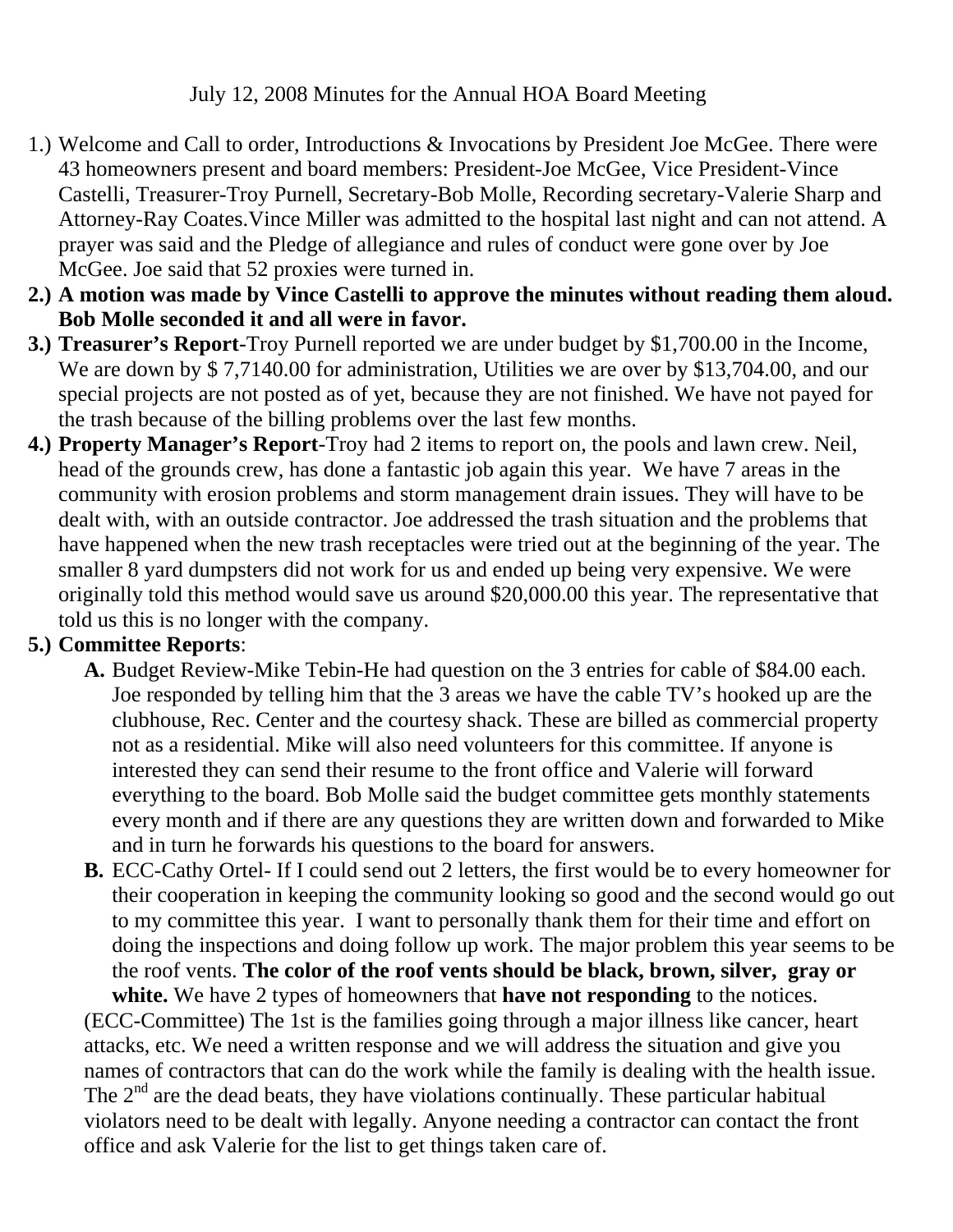Dara Murray-Lot# 507-wanted to know if the ECC could have a later first inspection date. Cathy replied that they had tried that in the previous year and with the inspections and written responses, the procedure wasn't completed by the end of our season.

- **C.** Activities-Joe McGee asked for anyone who might be interested in chairing an event, please contact Elaine Davidson or the front office. He said there are some yearly events coming up. They are the Shrimp Feast, Murder Mystery and the Pig Roast/Luau.
- **D.** Value, Safety, and Beauty & Ease of Mowing-Troy asked that you limit the amount of fertilizer and watering of your property, so the grounds crew can continue their work. The electric containers behind the lift stations will be painted by the grounds crew. The county has to be contacted to paint the 4 lift stations.
- **E.** Boat Storage- Joe McGee said that Darlene & John Hale have had health issues and was not able to do the storage yard. They have done this for years and have done a fine job. My wife, Sandy and daughter are going to do this job. A question was asked why the Diamond Paving Trucks are parked in the boat storage yard. The answer was that they do a lot of driveways in here at a discounted price and they also do repairs for the community for free.
- **F.** Pool & Pier Committee-Joe read through Carl's list of items of concern. Joe wanted everyone to know that we do not have a maintenance department here. Usually a homeowner that has experience will do the job. The grounds crew does a lot of extra things but they are not maintenance. The exhaust fans for the clubhouse and rec. center have been ordered and we are waiting on delivery. Carl requested new light wiring to each pool for 2009. We believe the problem was a burned out photo cell. Carl also wanted the electrical system to the storage shed repaired. Joe said we had the bad breaker replaced and was not aware of any other problem. Joe asked if there is maintenance issues please forward all your concerns to the board to be addressed. You can also let Valerie know and she will let the board members know.
- **G.** Beautification- Joe went down Carl's list. Joe addressed the issue of that not all of the flower beds got mulched this year. Joe said Carl could have said something and it would have been taken care of. The dead tree along Assateague Way be removed and the dead branches trimmed. **Joe asked Valerie to get Village Greens to do this**.
- **H.** Old Business-Golf carts-**Joe stated again that you have to have a valid driver's license to operate a golf cart. If you have a learners permit, you must have a licensed driver**  with you. Board will discuss the issue of the motorized scooters in the development. Ray Coates will be asked for his input on this matter. Rental Agreements have to be on file in the main office according to the blue deed book. A letter was sent out to inform all homeowners. Joe said if any homeowner that has not turned in his rental agreement they will be taken off the list in the front office. There was a question about recycling. It was tried in the past and did not work. We can't get people to put just the trash in the receptacles, let alone try and recycle. The front gate reader was struck by lightning on July  $4<sup>th</sup>$ . A homeowner has asked if our insurance would cover the cost of a new one. Troy answered that we have a \$5,000.00 deductible and the cost of the reader was around \$500.00.
- **I. New Business**-Paving of roadways throughout the park. It was asked if we should use tar and chip again or use asphalt. Joe has met with a Pennsylvania road maintenance man and his suggestion was that we use asphalt and use a double wide spreader for the